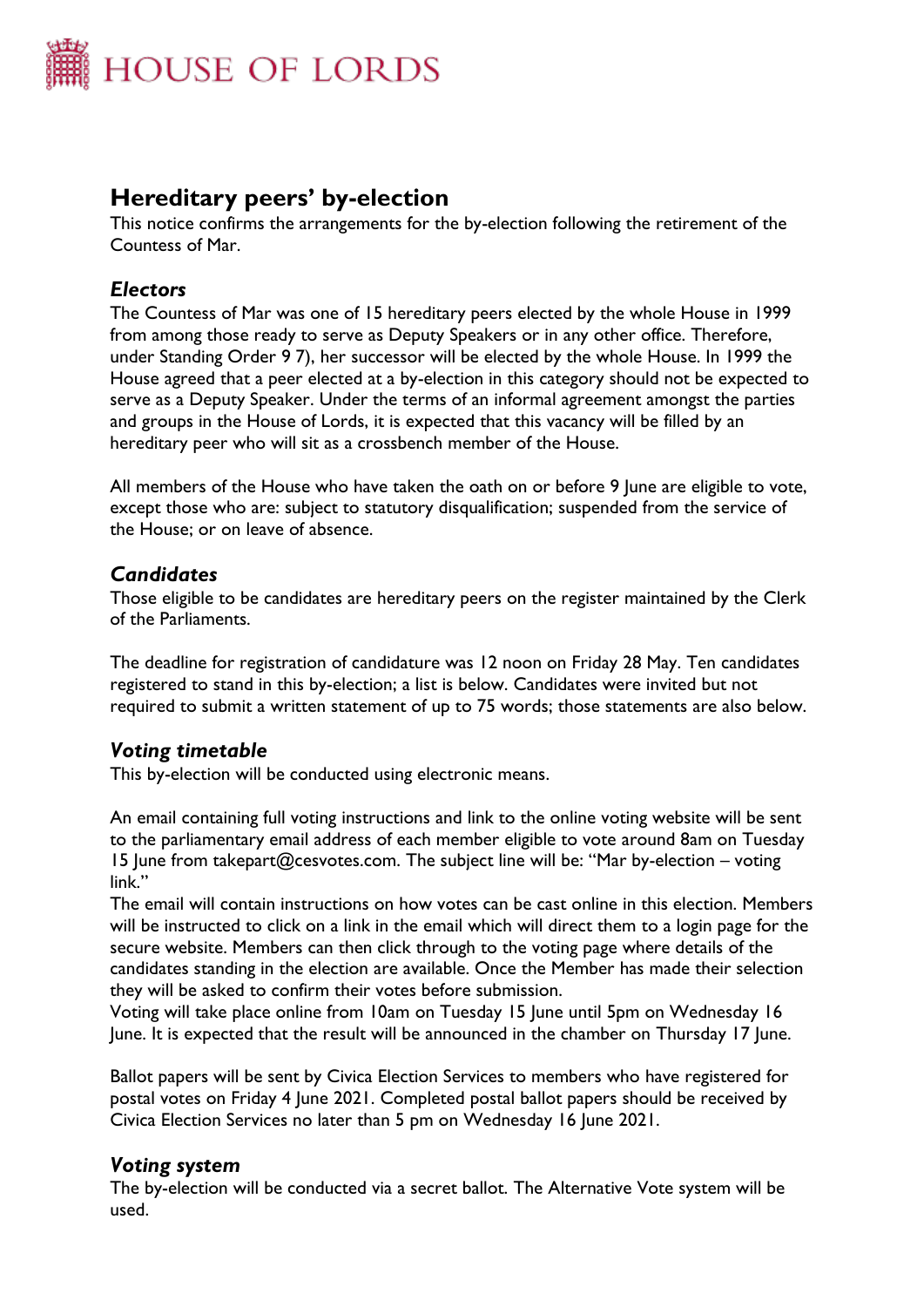Voters place the figure 1 in the box next to the name of the candidate they most strongly support, the figure 2 against the next most favoured candidate, and so on. Voters may cast as many or as few votes as they wish. In order to be elected, the first successful candidate must receive at least as many votes as all the other candidates put together. In the event of this not happening after first preference votes have been allocated, the votes of the candidates receiving the lowest number of first preference votes will be shared out according to the second preference marked on them. This will be repeated until one candidate has at least half of the total valid votes.

Ballot papers will be invalidated if:

- any number is used more than once, or
- in the opinion of the Returning Officer (the Clerk of the Parliaments) the ballot paper is illegible or ambiguous.

### *Results*

The electronic count will be overseen by Civica Election Services.

The result will be announced in the House of Lords chamber by the Clerk of the Parliaments at a convenient moment (likely to be after oral questions) on Thursday 17 June 2021.

The full results, including the number of first-preference votes cast for each candidate and the position after each transfer of votes, will be available in the Printed Paper Office and the Library soon after the announcement by the Clerk of the Parliaments. The results will also be published online at [www.parliament.uk](http://www.parliament.uk/)

4 June 2021 SIMON BURTON *Clerk of the Parliaments*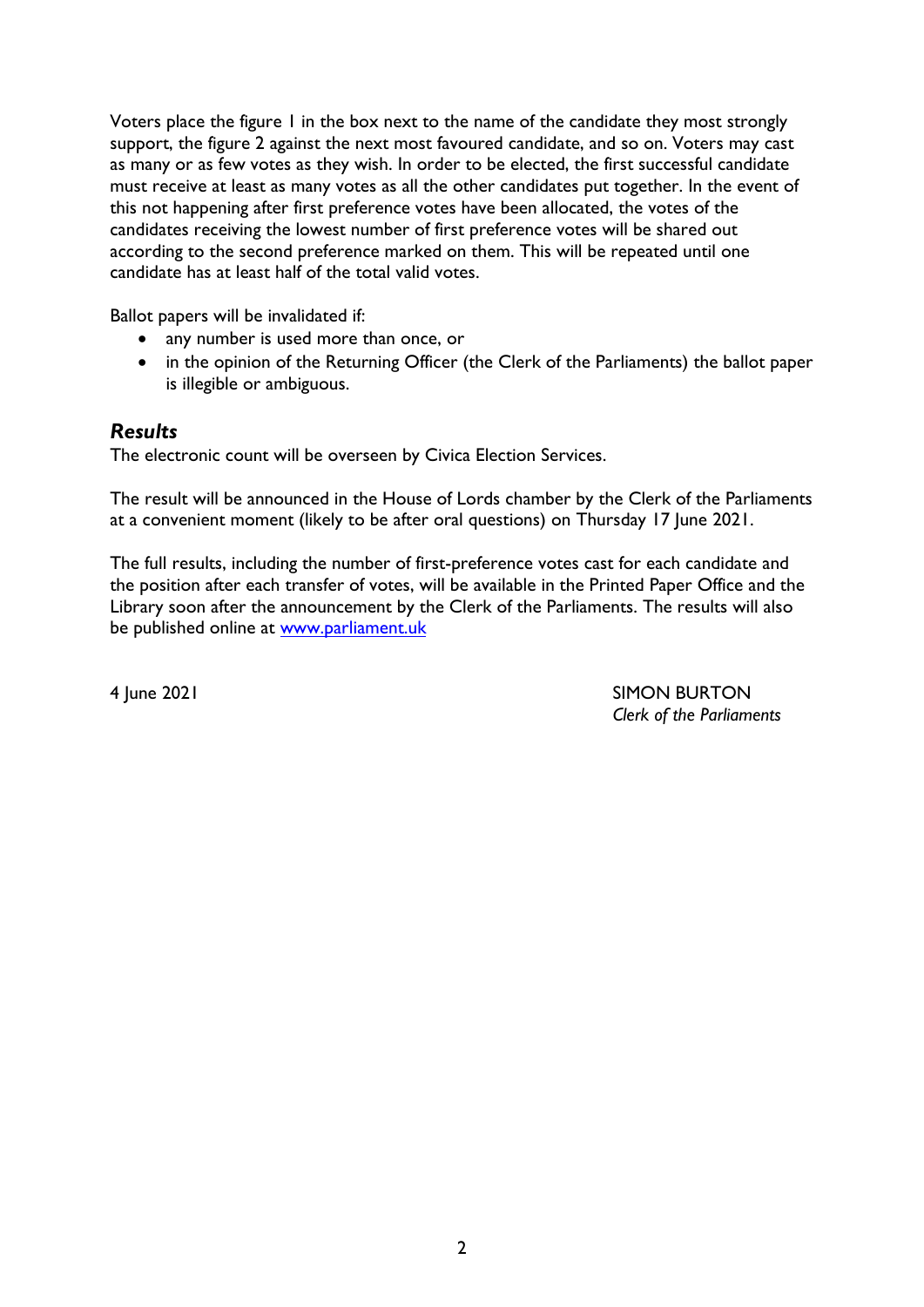### **List of candidates**

Albemarle, E. Birkett, L. Chorley, L. De Clifford, L. Effingham, E. Hampton, L. Londesborough, L. Meston, L. Milverton, L. Somerleyton, L.

#### **Candidature statements**

#### **Albemarle, E.**

The youngest Cross Bench peer in the House of Lords 1988-1999.

Designer for 30 years in London, Milan and New York. Working in the creative fields of graphics, packaging, industrial design and product development.

Currently splitting my time between London as a creative consultant and East Sussex running a farming business.

My industrial design and agricultural management skills and experience offer strong contribution to the development of a post Brexit, competitive, modern industrial strategy.

#### **Birkett, L.**

I would be honoured to take a seat in the House to help shape our country's environmental impact and to ensure that we keep a prosperous and beautiful land. I would also focus on the Arts to maintain our world renowned lead in this field.

#### **Chorley, L.**

I bring:

30 years' experience leading public-sector Digital-Transformation projects, especially mission-critical systems for the Emergency Services, from the seeds sown in procurement to the continuous improvement provided by long-term relationships.

A lifetime's experience of neurodiversity's challenges/benefits in education and employment through mine, and my children's, Dyslexia/ADHD.

Conviction of the Union's value to all and the North-of-England's key contribution; and with Scottish and Cumbrian roots I will be a committed and regular contributor to the House.

#### **De Clifford, L.**

With an accountancy background and 27-year career in small business ownership both in the property and veterinary sectors. Currently a Director and practise manager of a large independent veterinary group based in Wiltshire. Also, director of the veterinary management group which support the improvement of management and leadership in the sector.

Political independent, if elected the house it would be my principal focus. Interest would be, young people, veterinary and small business.

#### **Effingham, E.**

I have experience and expertise in ex service organisations, Royal Navy operations, Aus/Can/UK/US. Was active Crossbencher: contributed to RBL matters as former National